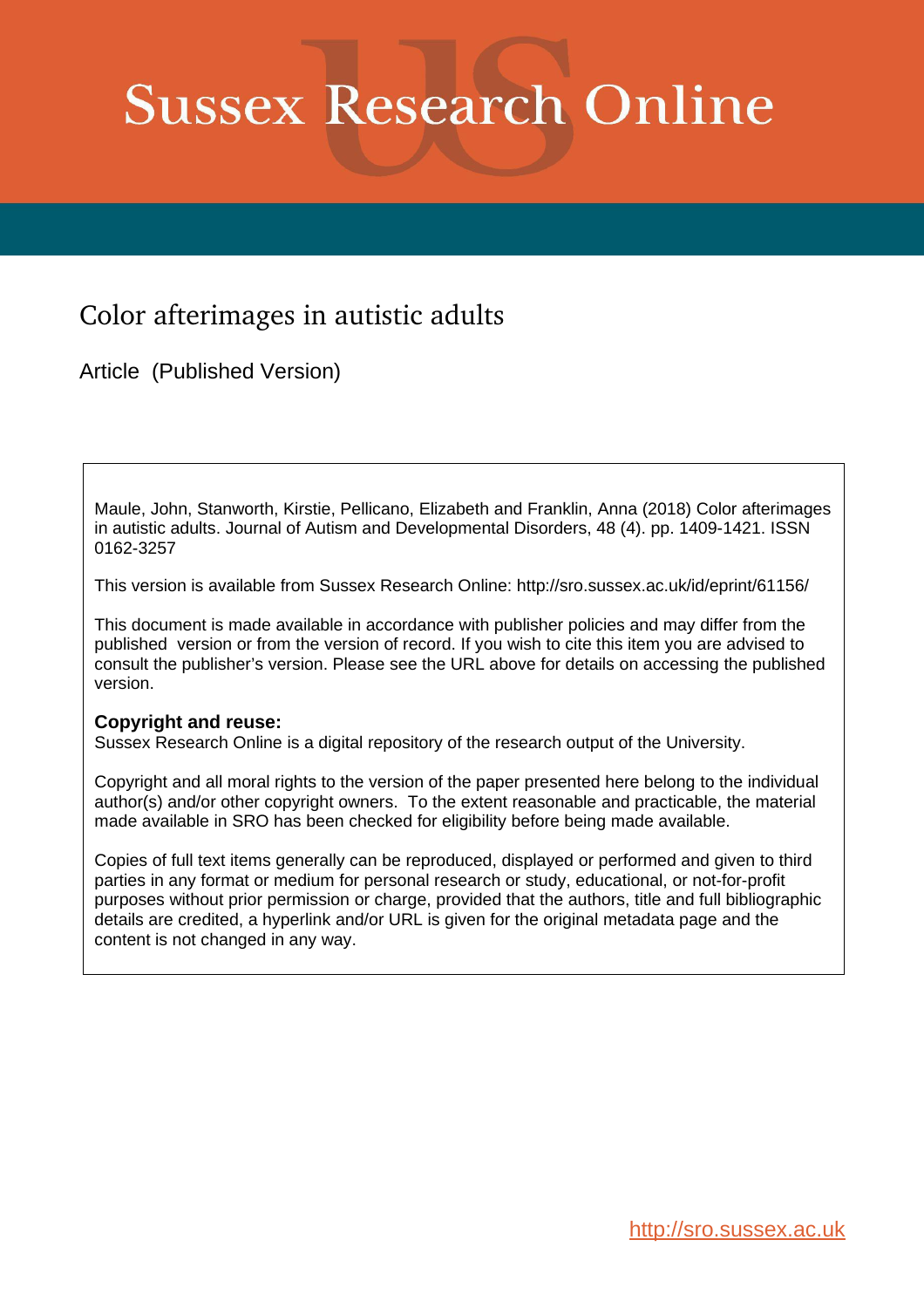

S.I. : LOCAL VS. GLOBAL PROCESSING IN AUTISM SPECTRUM DISORDERS

## Color Afterimages in Autistic Adults

John Maule<sup>1</sup> • Kirstie Stanworth<sup>1</sup> • Elizabeth Pellicano<sup>2</sup> • Anna Franklin<sup>1</sup>

© The Author(s) 2016. This article is published with open access at Springerlink.com

Abstract It has been suggested that attenuated adaptation to visual stimuli in autism is the result of atypical perceptual priors (e.g., Pellicano and Burr in Trends Cogn Sci 16(10):504–510, [2012](#page-13-0). doi[:10.1016/j.tics.2012.08.009](http://dx.doi.org/10.1016/j.tics.2012.08.009)). This study investigated adaptation to color in autistic adults, measuring both strength of afterimage and the influence of top-down knowledge. We found no difference in color afterimage strength between autistic and typical adults. Effects of top-down knowledge on afterimage intensity shown by Lupyan (Acta Psychol 161:117–130, [2015.](#page-13-0) doi[:10.1016/j.actpsy.2015.08.006\)](http://dx.doi.org/10.1016/j.actpsy.2015.08.006) were not replicated for either group. This study finds intact color adaptation in autistic adults. This is in contrast to findings of attenuated adaptation to faces and numerosity in autistic children. Future research should investigate the possibility of developmental differences in adaptation and further examine top-down effects on adaptation.

Keywords Autism · Afterimages · Adaptation · Color · Top-down knowledge

| John Maule<br>J. Maule@sussex.ac.uk                                                                           |
|---------------------------------------------------------------------------------------------------------------|
| Kirstie Stanworth<br>k.stanworth@live.co.uk                                                                   |
| Elizabeth Pellicano<br>L. Pellicano@ioe.ac.uk                                                                 |
| Anna Franklin<br>A. Franklin@sussex.ac.uk                                                                     |
| The Sussex Colour Group, School of Psychology, University<br>of Sussex, Pevensey II 5B7, Brighton BN1 9QH, UK |

<sup>2</sup> Centre for Research in Autism and Education (CRAE), UCL Institute of Education, University College London, London, UK

#### Introduction

Autism is characterized by difficulties in social communication and behavioral traits including rigid patterns of behavior, preference for sameness, and intense and restricted interests (American Psychiatric Association [2013](#page-12-0)). Sensory symptoms, including both hyper-reactivity and hypo-reactivity to external stimuli, atypicalities in sensory processing and unusual sensory interests are now included in the most recent revision of the diagnostic criteria for autism (Diagnostic and Statistical Manual of Mental Disorders, Fifth Edition (DSM-5) (American Psychiatric Association [2013\)](#page-12-0). This inclusion implies that they are part of the core of autism, with such atypical sensory experiences potentially also being related to other key features of the condition (Pellicano [2013](#page-13-0)).

There has been a recent influx of hypotheses attempting to account for these sensory and perceptual differences in particular. Bayesian accounts of perception propose that information from sensory input is combined with prior knowledge or experience to facilitate the interpretation of the sensory information (e.g. Knill and Pouget [2004](#page-12-0); Kersten et al. [2004](#page-12-0)). Pellicano and Burr's [\(2012](#page-13-0)) hypopriors account posits, within a Bayesian framework, that an under-weighting (relative to typical individuals) of the strength of prior information when interpreting sensory information may underlie autistic sensation and perception. Building on this work, others have proposed accounts of atypical (rather than simply reduced) priors in autism (e.g., Hellendoorn et al. [2015\)](#page-12-0), and predictive coding accounts of autistic perception (Friston et al. [2013](#page-12-0); Lawson et al. [2014](#page-13-0); Sinha et al. [2014;](#page-13-0) Van de Cruys et al. [2013\)](#page-13-0).

One sensory process that could be affected by underweighting of prior information is adaptation (Pellicano and Burr [2012](#page-13-0)). Adaptation is a fundamental property of neural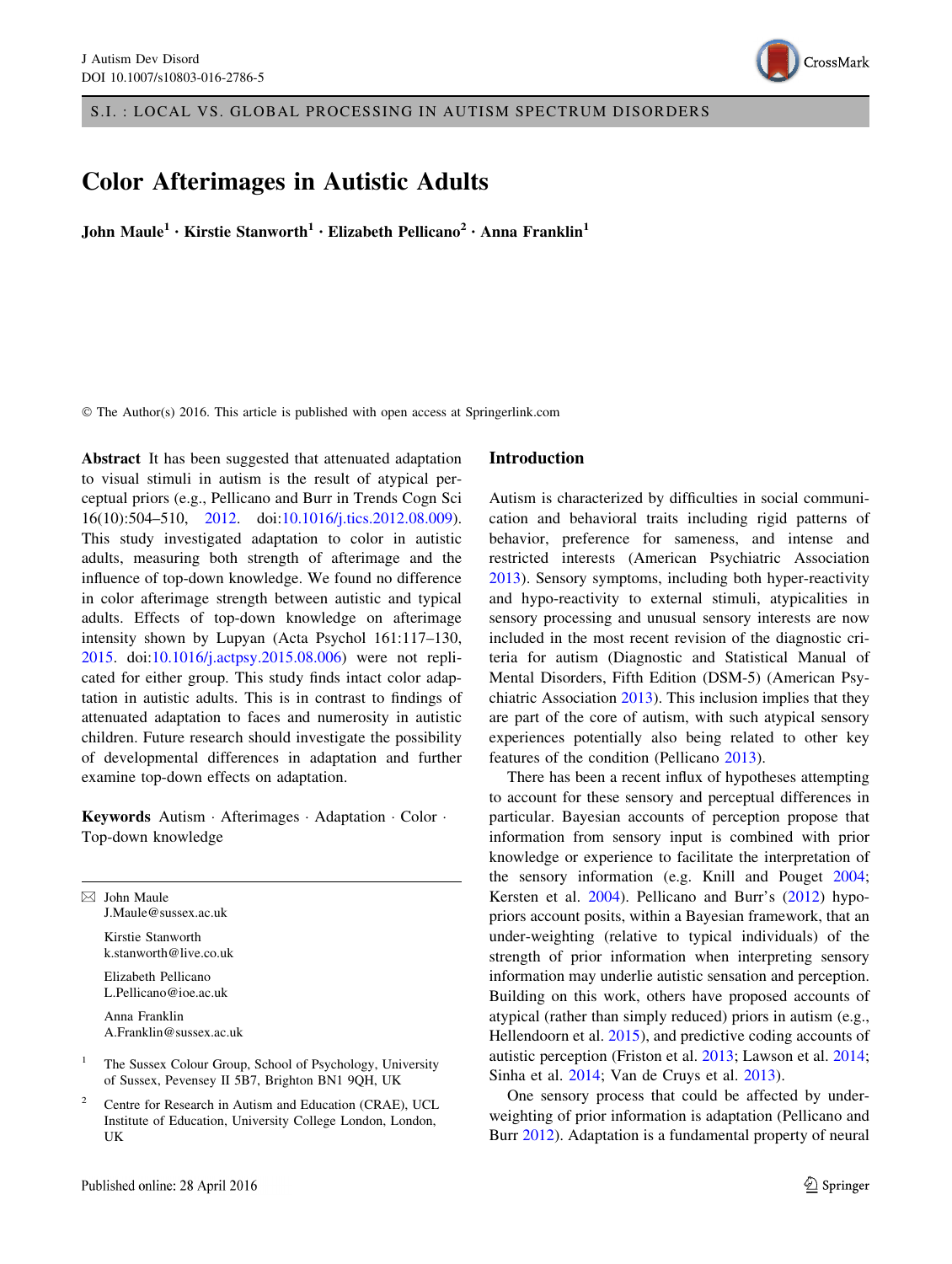networks and describes changes in neural activity in response to a persistent stimulus (Kohn [2007\)](#page-12-0). Adaptation is thought to serve a crucial function for sensory systems, tuning neural responses to maximize sensitivity to the range of stimuli present in the immediate environment (e.g. Webster [2011](#page-13-0)). Adaptation to visual stimuli can result in the experience of aftereffects—distortions in perception which tend to bias perception in the opposite direction to that adapted (e.g. adaptation to a grating tilted to the left, causes a vertical grating to appear tilted slightly to the right (Clifford [2012](#page-12-0)). Since adaptation afterimages are directly related to the recent sensory input of the beholder, whereby prior sensory experiences are used to calibrate sensory systems and hence bias current perception, adaptation afterimages should therefore be attenuated in autism (Pellicano and Burr [2012](#page-13-0)).

Several studies have found differences in adaptation aftereffects in autism. Research on high-level face identity aftereffects has shown that they are weaker in autistic compared to typical children (Ewing et al. [2013a](#page-12-0); Rhodes et al. [2014](#page-13-0)), and that the strength of the aftereffect correlates significantly with autistic features, such that those with greater degrees of autistic features have the smallest aftereffects (Pellicano et al. [2007\)](#page-13-0). Subsequent work has shown that adaptation is diminished in autistic children for facial configuration (Ewing et al. [2013b\)](#page-12-0), facial emotion (Rutherford et al. [2012\)](#page-13-0) and eye-gaze direction (Pellicano et al. [2013\)](#page-13-0). There is also evidence for slightly reduced face identity aftereffects in parents (and siblings) of autistic children, suggesting that reduced adaptation may be a feature of the broad endophenotype of autism (Fiorentini et al. [2012](#page-12-0)). Two studies involving autistic adults, rather than children, have failed to find evidence of reduced adaptation to facial identity and emotion (Cook et al. [2014\)](#page-12-0) and figural contraction/expansion (Walsh et al. [2015](#page-13-0)), indicating that the differences apparent in childhood may reflect a developmental delay rather than a deficit as such.

More recent work has attempted to determine the pervasiveness of reduced adaptation in autism by examining the nature of the incoming information. In one study, Karaminis et al. ([2015\)](#page-12-0) reported that autistic children showed similar levels of adaptation to perceptual causality as typical children. This effect potentially operates at a lower level of the visual hierarchy leading some authors (Turi et al. [2015\)](#page-13-0) to argue that diminished adaptation in autistic people might be confined to high-level stimulus attributes. In support of this claim, Turi et al. showed that autistic children (aged 7–14 years) exhibit less adaptation to numerosity (i.e. number of items present in a part of visual field) than age- and ability-matched typically developing children.

Together, these results are intriguing but further examination of the nature and extent of diminished adaptation in autistic individuals is warranted. Here, we address two key questions—first, do claims for attenuated adaptation in autism generalize beyond face perception to other domains? And, second, do claims for attenuated adaptation in autism generalize from childhood to adulthood? We investigate these issues with regards to adaptation to a lowlevel visual attribute, color.

Adaptation to color can be demonstrated by the phenomenon of color afterimages—an observer who stares at a colored patch for a few seconds will experience an afterimage of the patch in the opponent color (e.g. afterimage of lime-green following adaptation to magenta) if they look at a uniform white field (Wheatstone [1838](#page-13-0)). The locus of adaptation which causes color afterimages has been the subject of discussion, and the current evidence suggests that color afterimages are instantiated by adaptation of photoreceptors in the retina and retinal ganglion cells, but may then be subject to further modulation by cortical processes (Zaidi et al. [2012](#page-13-0)). For example, if an observer is alternately shown a vertical grating on a red background and a horizontal grating on a green background for around 2 min they will subsequently perceive a reddish tinge to a horizontal grating on a white background, and a greenish tinge on a vertical grating on a white background (McCollough [1965\)](#page-13-0). This is known as the McCollough effect, and is most likely mediated by processes in early visual cortex (area V1; Vul and MacLeod [2006\)](#page-13-0), not just at the level of the retina.

The primary aim of the current study was to investigate whether color adaptation is reduced in autistic individuals, as has been shown previously for faces and numerosity. There is already evidence that autistic children differ from their typically developing peers in both color discrimination and memory, at least under some conditions (Cranwell et al. [2015](#page-12-0); Franklin et al. [2008;](#page-12-0) Fujita et al. [2011;](#page-12-0) Heaton et al. [2008](#page-12-0); but see also Koh et al. [2010](#page-12-0)). There is also anecdotal and case study evidence for enhanced color associations (both phobias and intense interests) in autism (Ludlow et al. [2014](#page-13-0)) and hyper-sensitivity to certain colors, ambient lighting and colored patterns (Robertson and Simmons [2015](#page-13-0)). Together these studies suggest that various aspects of color vision and cognition may be different in autistic people. Color adaptation, however, has not been the subject of any studies of autistic perception published to date.

If perception in autism is associated with a generalized reduction in adaptation– as the hypo-priors account predicts—then we would expect to find weaker afterimages for autistic participants compared to typical participants. It is important to note, however, that the initial neural locus of color afterimages is the retina (Zaidi et al. [2012](#page-13-0)), whereas the prior evidence for attenuated adaptation in autism has all been for higher-level stimuli (faces, numerosity) which are represented in cortical areas (Kanwisher et al. [1997](#page-12-0); Piazza and Izard [2009\)](#page-13-0). However, there also is some limited evidence for an association between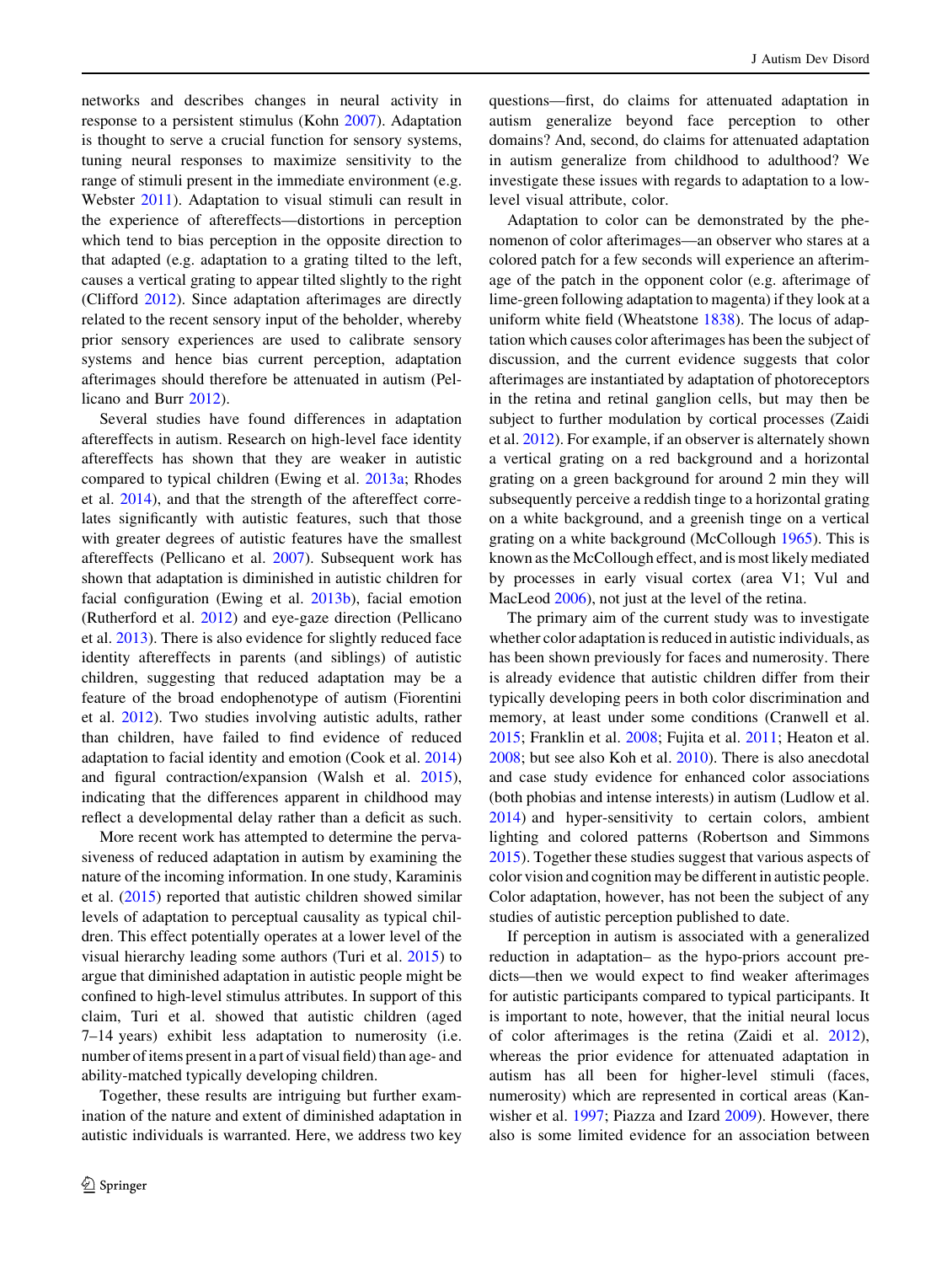autism and different patterns of activity in the retina from a study of flash electro-retinogram (ERG) (Ritvo et al. [1988](#page-13-0)). This study found that rod and cone activity was reduced in 13 out of 27 autistic participants and additional intellectual disabilities, relative to age- and sex-matched typical individuals. Therefore, differences in the basic overall amount of color adaptation in autism may also be predicted on the basis of differential function at the retinal level.

A secondary aim of this study was to investigate whether effects of top-down knowledge on color afterimages is reduced in autism. Lupyan [\(2015](#page-13-0)) has claimed that color adaptation is subject to influences from top-down knowledge of a scene or object's typical color, using a task based on the 'Spanish Castle Illusion' (e.g., Sadowski [2006](#page-13-0)). The 'Spanish Castle Illusion' is a color adaptation illusion where exposure to a highly-saturated adapting image, in the complementary colors to the original, causes the observer to see a subsequent greyscale image in the original colors (albeit desaturated). The effect is most striking when the adapting and greyscale image are created from a photograph of a landmark or natural scene. The version which gave the illusion its name used an image of the castle of Manzanares el Real in Spain, which included the castle, with a clear sky forming most of the background, and vegetation in the foreground (see Sadowski [2006\)](#page-13-0). The adapting image is formed by inverting the colors of the base image, flattening the luminance profile and boosting the saturation of the resulting ''negative'' image. After a short period of fixation (e.g. 20 s), the adapting image is replaced by a greyscale version of the original. The superimposition of the color afterimages with the greyscale contours of the image results in the percept of an image presented in the full, original color (Daw [1962\)](#page-12-0)—an effect which is also observed in illusions of "filling-in" of color afterimages when coupled with luminance contours (e.g. Anstis et al. [2012](#page-12-0); Powell et al. [2012](#page-13-0); van Lier et al. [2009](#page-13-0)).

Using a nulling method, whereby participants were asked to adjust the image until it appeared greyscale following adaptation, to measure the strength of the afterimage, Lupyan [\(2015](#page-13-0)) found that afterimages were stronger for images of natural scenes (which have typical colors) compared to images of man-made objects (which might be any color). Yet when the same images were turned upside-down in order to disrupt the ease with which the image content could be extracted, the difference between the natural and man-made scenes was abolished. This effect of image orientation on the natural scenes cannot be accounted for by low-level differences in the stimuli used, since it is the same image, rotated through 180 degrees. Lupyan attributed this interaction between image orientation and content as being reflective of top-down influence on the perception of the afterimage scenes with color-diagnostic content (i.e. typically containing particular colors) are subject to modulation by color knowledge, whereas scenes with non-color-diagnostic content receive no top-down influence. Turning a diagnostic image upside-down disrupts the mechanism responsible for predicting the scene colors, and thus diminishes the effect of color knowledge on the afterimage.

We sought to replicate Lupyan's [\(2015](#page-13-0)) study with samples of autistic and non-autistic adults. We also attempted to improve on Lupyan's methods by using the two original stimulus images (Experiments 2A–E), in addition to two new images with color-diagnostic and noncolor-diagnostic content. Furthermore, we used a perceptually-valid, display-independent stimulus space to measure the strength of afterimages. This paradigm provides an additional exploration of the hypo-priors account of autism, since the effect of top-down knowledge modulating the appearance of afterimages requires the application of priors to predict the appearance of the color-diagnostic scenes. The hypo-priors account would therefore predict that the interaction of image content (i.e. the color-diagnosticity of man-made vs. natural scenes) with image orientation should be weaker, in autistic individuals.

We used the nulling method as described by Lupyan [\(2015](#page-13-0)) to investigate two hypotheses related to the hypopriors account of autism (Pellicano and Burr [2012\)](#page-13-0) and other predictive coding accounts (Friston et al. [2013](#page-12-0); Lawson et al. [2014](#page-13-0); Sinha et al. [2014](#page-13-0); Van de Cruys et al. [2013](#page-13-0)). This method provides a basic measure of adaptation in addition to potentially allowing the detection of topdown effects on adaptation. The primary hypothesis was that afterimages would be weaker in autistic adults, reflecting attenuated adaptation to visual stimuli. The secondary hypothesis was that autism would be associated with reduced top-down effects on afterimage magnitude.

#### Methods

#### Participants

Sixteen adults (8 male) diagnosed with an autism spectrum condition took part, recruited through two local autism charities. All adults had received an independent clinical diagnosis of autism  $(n = 7)$  or Asperger's syndrome  $(n = 9)$  according to ICD-10 (World Health Organization [1992](#page-13-0)) or DSM-5 (American Psychiatric Association [2013\)](#page-12-0) criteria. For inclusion in the data analysis participants also had to exceed threshold for autism on the self-report Social Responsiveness Scale-2nd edition (SRS-2) (T-score  $\geq 60$ ) (Constantino and Gruber [2012\)](#page-12-0) or the Adult Autism Quotient (AQ; Baron-Cohen et al.  $2001$ ) (score  $\geq 30$ , a threshold shown to correspond to a high degree of specificity (i.e. low false-positive rate) and sensitivity (i.e. high hit-rate) (Woodbury-Smith et al. [2005\)](#page-13-0)). Two participants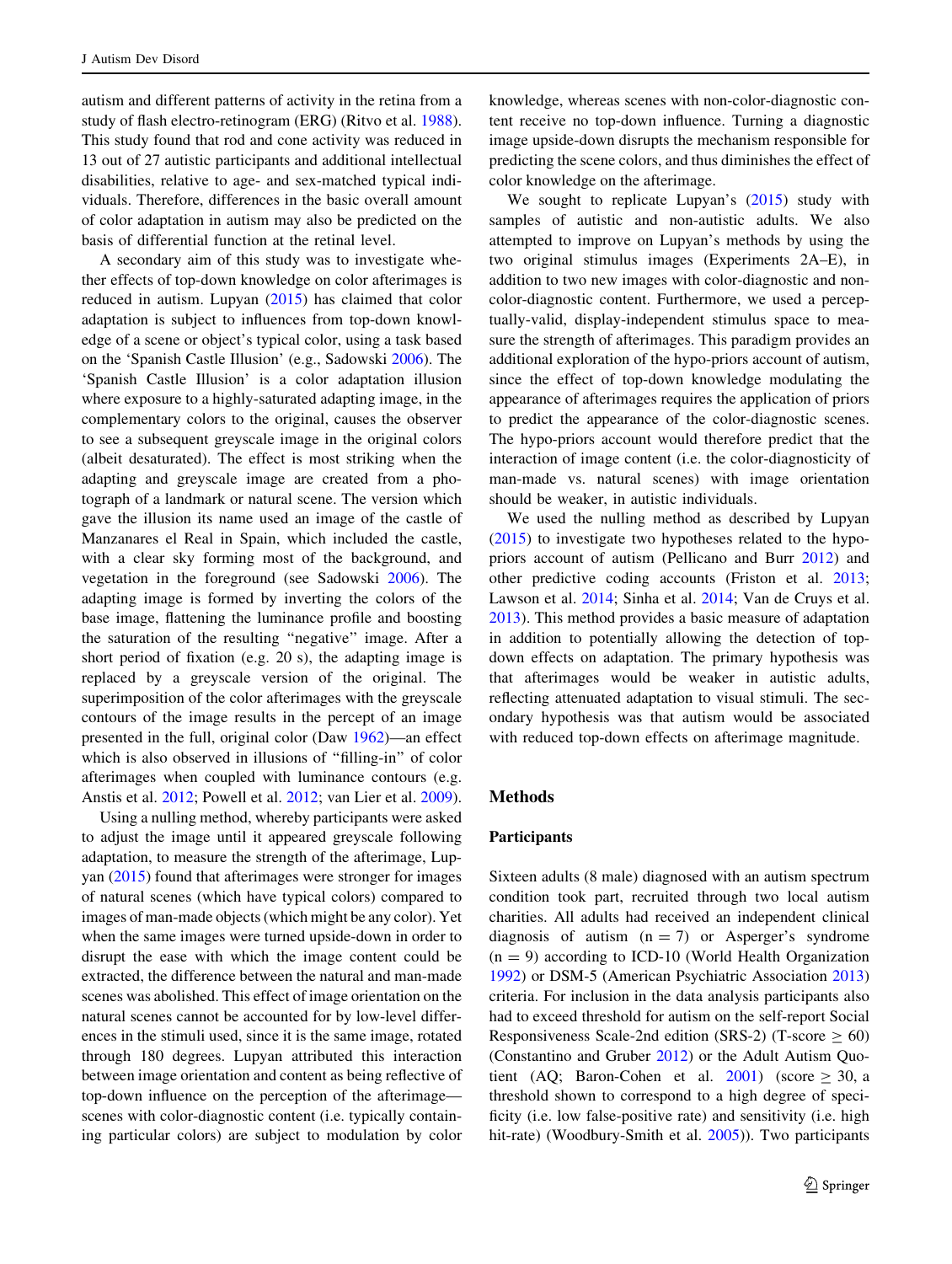<span id="page-4-0"></span>Table 1 Descriptive statistics and group comparisons for age, IQ, AQ and SRS-2 for autistic and typical adults

| Measure                    | Group           |            |                |            | Group difference          |               |
|----------------------------|-----------------|------------|----------------|------------|---------------------------|---------------|
|                            | Autistic adults |            | Typical adults |            | t test                    | Cohen's $d^a$ |
|                            | Mean $(SD)$     | Range      | Mean $(SD)$    | Range      |                           |               |
| Age in years               | 24.8(4.9)       | $19 - 34$  | 23.9(4.8)      | $19 - 33$  | $t(20) = 0.44, p = 0.668$ | 0.20          |
| Full-scale IO <sup>b</sup> | 108.6(12.6)     | $82 - 133$ | 109.6(8.1)     | $95 - 121$ | $t(20) = 0.22, p = 0.827$ | 0.10          |
| $\mathrm{VCI}^\mathrm{c}$  | 104.2(12.3)     | 84–126     | 109.0(12.7)    | $91 - 132$ | $t(20) = 0.89, p = 0.385$ | 0.40          |
| $\mathsf{PRI}^{\rm d}$     | 111.7(13.8)     | $91 - 132$ | 107.9(8.3)     | $92 - 121$ | $t(20) = 0.79, p = 0.441$ | 0.35          |
| $AQ^e$                     | 37.7(5.9)       | $29 - 49$  | 15.0(5.4)      | $7 - 23$   | $t(20) = 9.45, p < 0.001$ | 4.23          |
| $SRS-2^f$                  | 78.0 (6.9)      | 68-90      | 49.9 (9.4)     | $26 - 60$  | $t(20) = 8.00, p < 0.001$ | 3.58          |
|                            |                 |            |                |            |                           |               |

Cohen's d computed from  $t$  test results, as recommended by Kover and Atwood [\(2013](#page-12-0)) for matchedgroup designs

 $b$  IQ = Intelligence Quotient, as measured by the four sub-tests of Wechsler Abbreviated Scale of Intelligence-II (WASI-II; Wechsler and Psychological Corporation [2011\)](#page-13-0)

 $C$  VCI = Verbal Comprehension Index, verbal sub-scale of WASI-II

<sup>d</sup> PRI = Perceptual Reasoning Index, non-verbal sub-scale of WASI-II

 $^{\circ}$  AQ = Adult Autism Quotient (Baron-Cohen et al. [2001\)](#page-12-0)

 $f$  SRS-2 = Adult Social Responsiveness Scale-2nd edition (Constantino and Gruber [2012\)](#page-12-0). This table reports standardized (age-adjusted) scores on the full-scale IQ, PRI, VCI and SRS-2; the statistical inferences about the differences between the groups are the same for raw scores

(both male) failed to meet threshold for autism on either questionnaire and were therefore excluded from analysis. Participants were also screened for IQ as an index of their cognitive functioning. One male participant was excluded both due to a low-average full-scale IQ score (of 72) on the Wechsler Abbreviated Scale of Intelligence-Second Edition (WASI-II; Wechsler and Psychological Corporation [2011\)](#page-13-0) and for failure to follow the task instructions, another male participant gave responses consistent with a color vision deficiency on the Ishihara test (Ishihara [1973](#page-12-0)) and was excluded, as was another female participant who did not follow the task instructions. A final sample of 11 adults (4 male) formed the autism group. The gender ratio in this sample is unusual, given the male preponderance in diagnosed cases of autism.

Sixteen typical adults were recruited from community contacts. Data from two participants were removed as they scored over 60 on the SRS-2. Three further participants were excluded for matching purposes, yielding a final sample of 11 typical adults (4 male). The final groups of typical and autistic participants were well-matched at the group level in terms of gender proportion, mean age and mean IQ, but, as expected, differed significantly on mean SRS-2 and mean AQ score (see Table 1).

All 22 participants reported normal or corrected-tonormal visual acuity and were assessed as having normal color vision using Ishihara plates (Ishihara [1973\)](#page-12-0) and the Lanthony tritan test (Lanthony [1998](#page-12-0)). Participants were paid standard rates of £7.50 per hour. All procedures performed in studies involving human participants were in accordance with the ethical standards of the institutional and/or national research committee and with the 1964 Helsinki declaration and its later amendments or comparable ethical standards. The research protocol was approved by the University of Sussex Sciences and Technology Cross-School Research Ethics Committee (approval reference ER/JJM29/3) and all participants gave written informed consent prior to participation in this study.

#### Stimuli

Four photographs were used as the basis for all stimuli presented in the experiment. Each photograph depicted one of the following four scenes: books on shelves (''books''); Culzean Castle in Scotland (''castle''); Bells beach, Australia (''beach''); and a row of painted, wooden beach huts in Whitby, England (''huts''). The books (color non-diagnostic) and castle (color diagnostic) images were identical to those used by Lupyan while the huts and beach photographs were selected as good examples of images which are color-diagnostic (beach) or color non-diagnostic  $(huts)^{1}$ (see Oliva and Schyns [2000](#page-13-0)) (Fig. [1](#page-5-0)).

 $1$  To confirm that the stimuli were appropriately classified as colordiagnostic, an informal survey was carried out in which naive typical observers were shown original and inverse-colour versions of stimuli from the experiment, one at a time, and asked ''is this image presented in original or altered colors?'' Observers did not see both the original and inverted versions of the same base image. The results from 8 observers (two male; mean age 32 years) confirmed that the original castle and beach scenes were always correctly categorised as unaltered (and the inverse versions always categorised as altered), indicating the diagnostic nature of the colour of those scenes. The books and huts images were more ambiguous.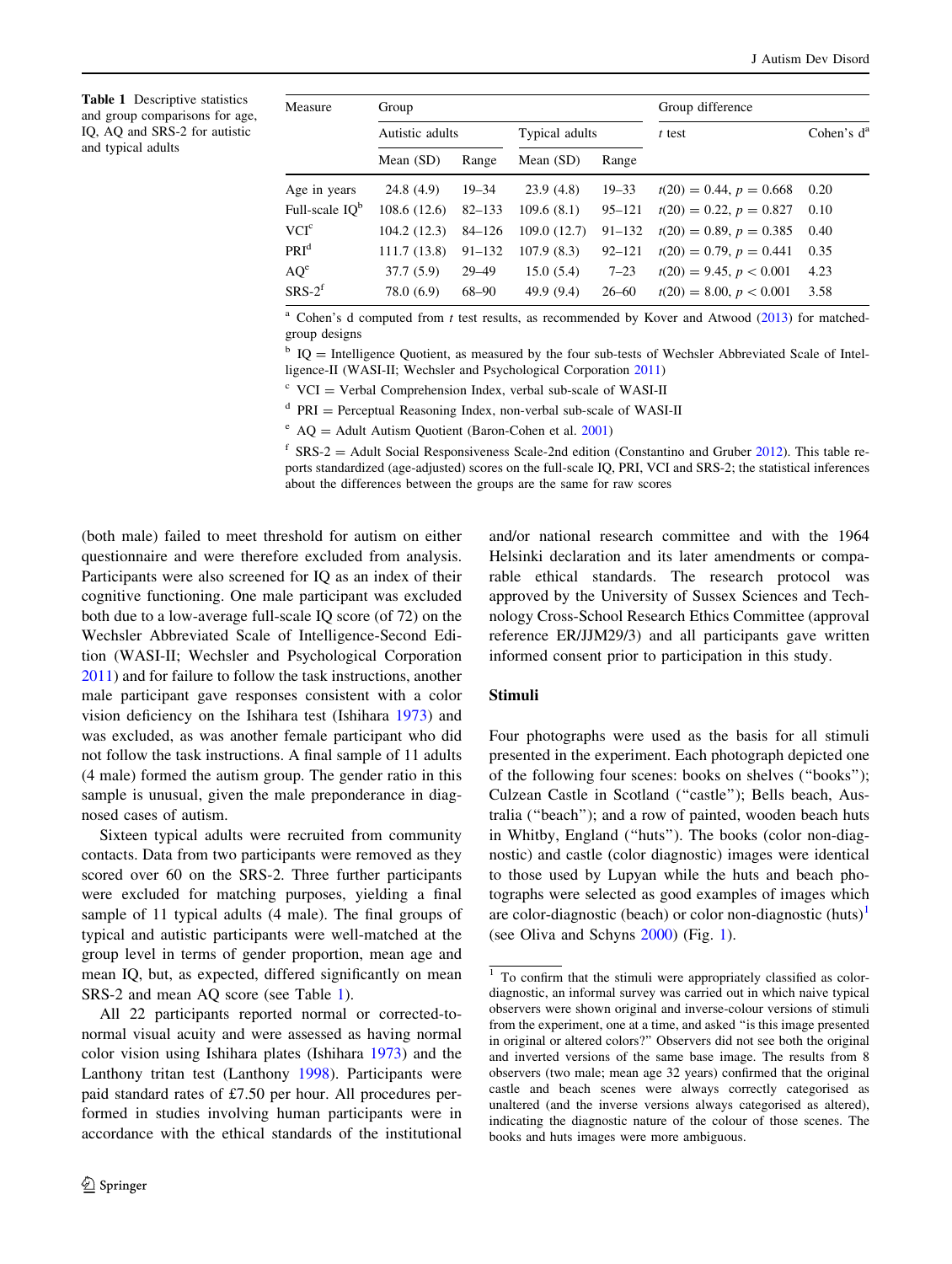<span id="page-5-0"></span>

Fig. 1 Images used in the experiment. At the adjustment phase a continuum of 51 images of gradually changing color intensity between the positive, greyscale and negative images was available for

selection. The dimensions of the images varied slightly due to the proportions of the source images

The adapting stimuli were generated following the Adobe Photoshop actions described in John Sadowski's online demonstration of the Spanish Castle illusion (Sadowski [2006\)](#page-13-0). The procedure involves the flattening of the luminance profile of the image, inverting the colors in HSL space and enhancing the color intensity of the resulting image. These adapting images are not equated in color saturation, so the image orientation manipulation is used to disentangle the effect of the image content from low-level differences in the adapting stimuli. Since the rotation through 180 degrees does not change the low-level properties of the image, if aftereffects are solely determined by the intensity of the colors in the adapting image, one would expect orientation to have no effect on the magnitude of the aftereffect. In contrast, if the afterimage magnitude is affected by top-down knowledge this may be disrupted by rotation (Lupyan [2015](#page-13-0)). Therefore, the orientation manipulation provides a control for differences in the low-level properties of the adapting images, and allows for the detection of purported top-down effects on afterimage strength. Inverted and greyscale versions of each original image were also generated using the hue rotation and desaturate functions of Photoshop in HSL-mode. For each of the four basic images, a smooth continuum consisting of 51 images between the original, ''positive'' image, through the greyscale image and to the inverted ''negative'' image were created through linear transformation of the RGB values for each pixel. $\frac{2}{3}$  This continuum was the basis for the adjustment phase of each trial. It is important to note that this stimulus space is arbitrary and does not necessarily represent homogeneous or equal steps in terms of perceptual difference. Comparisons across images (e.g., comparing books to castle)

in terms of these raw units should therefore be avoided, particularly as there is some variation in the perceptual size of steps across images. Figure [2](#page-6-0) illustrates this variation the relationship between the adjustment scale and mean saturation of the image is linear, but there is a small amount of variation in the perceptual difference that each step represents across images (see the differences in slope). The mean (SD) step size in CIE chroma units for each image was as follows: castle—2.40 (0.36); books—1.45 (0.19); beach—2.25  $(0.27)$ ; huts—1.81  $(0.45)$ . To address the issue of non-comparable units on the adjustment scale, after the experiment, the continuum images were subsequently recoded according to their difference from greyscale using CIE chroma, a perceptual color space—this is further explained in the results section. Further details of the colormetric properties of the stimulus images are given in Table [2.](#page-6-0) Throughout the experiment, a background grey with chromaticity equivalent to D65 (CIE (1931)  $xyY = 0.313, 0.329$ , 20) was used.

These images (in all colored and achromatic forms) were always presented centrally on the monitor with a fixation cross in the center. All images subtended  $25^{\circ}$  of visual angle horizontally and  $17^{\circ}$  (24 $^{\circ}$  for the books image) of visual angle vertically, and were presented on a grey background. The background subtended 39° of visual angle horizontally and 29° of visual angle vertically.

#### Apparatus

The adaptation tasks were completed on a 22-inch Mitsubishi DiamondPlus 2070SB Diamondtron CRT monitor, with a resolution of  $1600 \times 1200$  pixels, 24-bit color resolution, and a refresh rate of 100 Hz. Participants made their responses using the appropriate keyboard press. A ColorCal colorimeter (Cambridge Research Systems)

<sup>2</sup> All of the stimulus images, including original, negative, adapting and all 51 steps of the adjustment continuum are available from the authors, on request.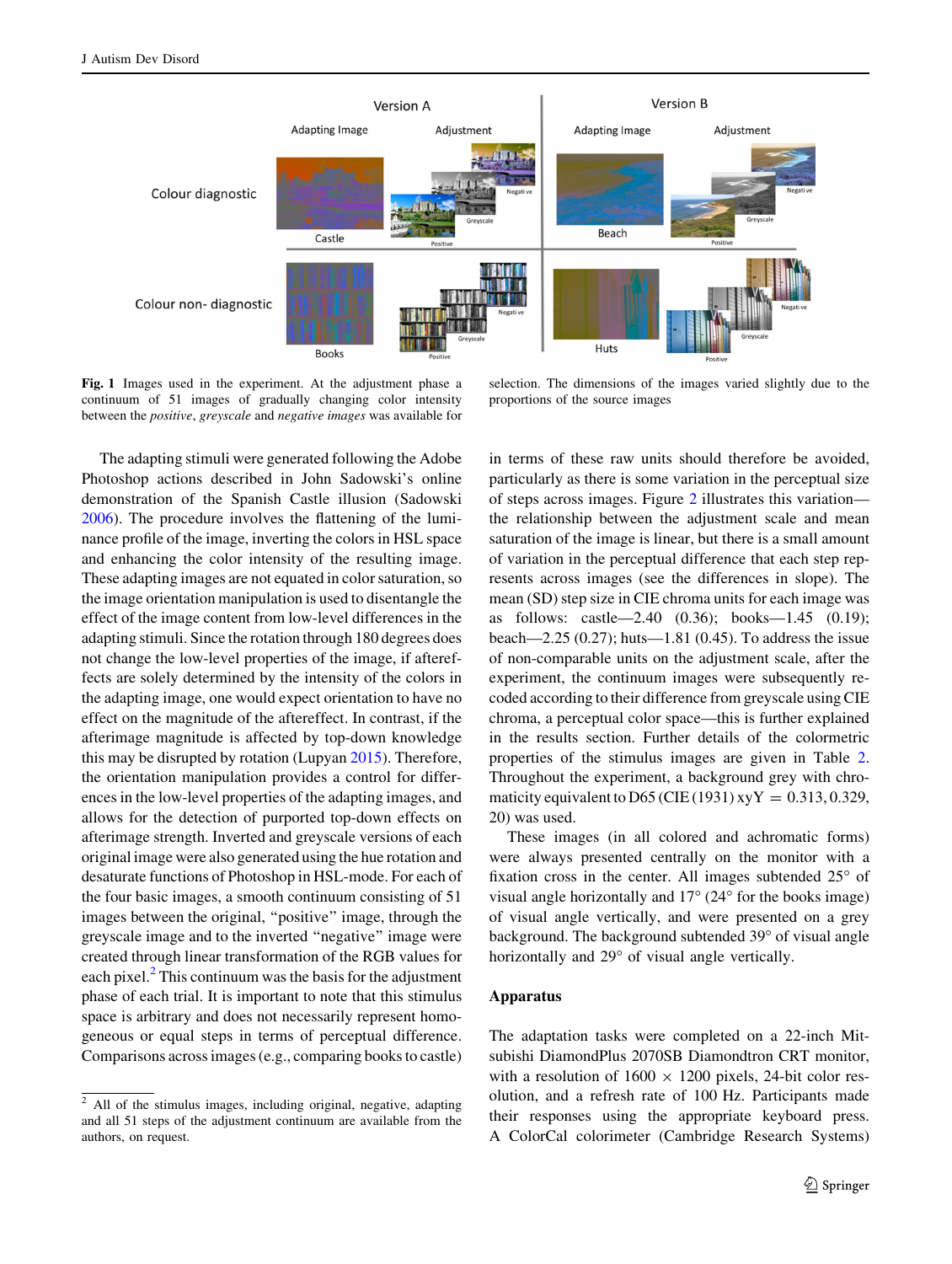<span id="page-6-0"></span>

Fig. 2 Mean difference in whole-image chroma from the greyscale image (0 on the x-axis), for the adjustment steps for each stimulus image. Although the adjustment scale included  $51$  steps from  $-25$  to  $+25$ , the actual range of settings chosen by observers was  $-21$  to  $+3$ , and 95 % of trials the setting chosen was in the range  $-20$  to 0

was used to measure the monitor and calibrate the primary values (RGB) for the background color regularly during the data collection period. The tasks took place in a blackedout room, with the monitor as the only source of light. A cardboard viewing tunnel lined with black felt was used to eliminate effect of peripheral objects and colors and a chin rest was used to constrain viewing distance at 57 cm, ensuring consistency of the perceived size of the images and overlap of the after-images with adjustment image.

#### Design

The experiment involved two versions of an adaptation task, both identical in procedure, length and task, but with different images in each. Version A included the books and castle images and version B the huts and beach images. Each version had two images—one color diagnostic (castle/ beach) and one color non-diagnostic (books/huts). In each version one image would be presented upright (hereafter referred to as ''up''), and the other upside-down (hereafter "down"). This diagnosticity-orientation pairing was reversed in the second version (e.g. version A—castle up, books down; version B—huts down, beach up). Thus, each participant would adapt to color-diagnostic scenes in both

| Table 2 Colorimetric<br>properties of the original |                | Image        | Mean CIE (1931) Y (range) | Mean CIE chroma (range) |
|----------------------------------------------------|----------------|--------------|---------------------------|-------------------------|
| (positive), inverted (negative),                   | Positive image | Castle       | 17.43                     | 66.71                   |
| and adapting images used in the<br>study           |                |              | $(0.00 - 62.19)$          | $(0.00-191.38)$         |
|                                                    |                | <b>Books</b> | 15.76                     | 37.69                   |
|                                                    |                |              | $(0.00 - 61.60)$          | $(0.00 - 244.01)$       |
|                                                    |                | Beach        | 19.32                     | 52.05                   |
|                                                    |                |              | $(0.00 - 62.19)$          | $(0.00-116.55)$         |
|                                                    |                | Huts         | 22.31                     | 59.39                   |
|                                                    |                |              | $(0.02 - 62.19)$          | $(0.15 - 135.64)$       |
|                                                    | Negative image | Castle       | 17.62                     | 60.19                   |
|                                                    |                |              | $(0.00 - 62.19)$          | $(0.00 - 172.99)$       |
|                                                    |                | <b>Books</b> | 16.05                     | 41.72                   |
|                                                    |                |              | $(0.00 - 61.49)$          | $(0.00 - 173.72)$       |
|                                                    |                | Beach        | 19.47                     | 58.73                   |
|                                                    |                |              | $(0.00 - 62.19)$          | $(0.00-156.65)$         |
|                                                    |                | Huts         | 22.27                     | 45.82                   |
|                                                    |                |              | $(0.06 - 62.19)$          | $(0.13 - 164.44)$       |
|                                                    | Adapting image | Castle       | 9.46                      | 81.44                   |
|                                                    |                |              | $(7.91 - 14.59)$          | $(0.73 - 244.02)$       |
|                                                    |                | <b>Books</b> | 9.40                      | 61.37                   |
|                                                    |                |              | $(8.21 - 16.46)$          | $(0.80 - 217.62)$       |
|                                                    |                | Beach        | 9.78                      | 73.44                   |
|                                                    |                |              | $(7.60 - 18.72)$          | $(0.73 - 152.59)$       |
|                                                    |                | Huts         | 9.39                      | 50.58                   |
|                                                    |                |              | $(7.18 - 17.84)$          | $(0.73 - 148.95)$       |
|                                                    |                |              |                           |                         |

All values are a summary of all pixels in each image. CIE—International Commission on Illumination; Y—luminance in cd/m<sup>3</sup>. In most images the range of pixels includes some white and some black pixels, therefore the range of Y and chroma is fixed at the limits of the monitor used. For the adapting images, however, part of the process to create them involved a flattening of the luminance profile, meaning that these images have a more restricted range of luminance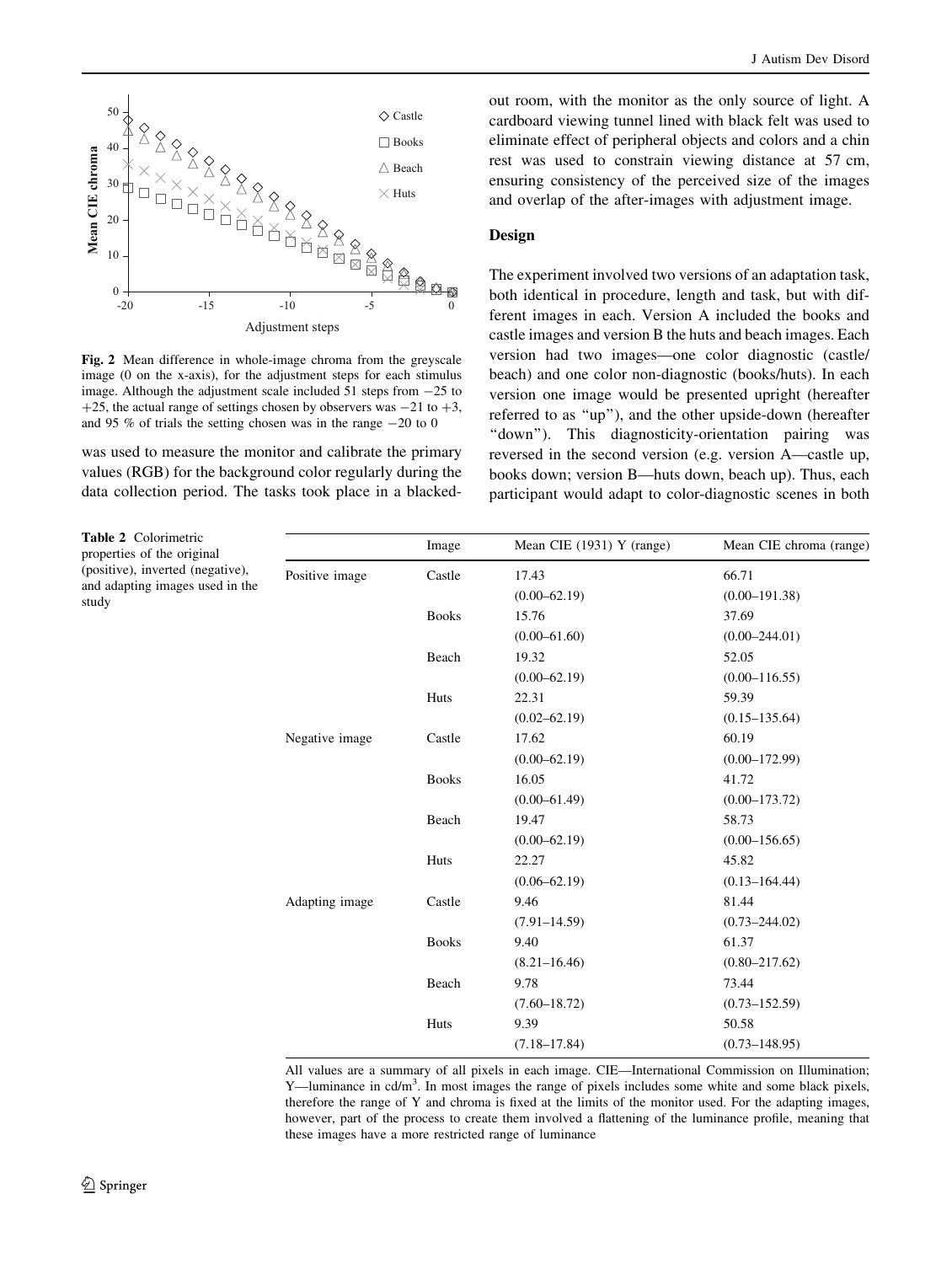orientations and color non-diagnostic scenes in both orientations. The order in which the participant completed the versions (A/B) was also counterbalanced across participants.

For the purpose of analysis the trials were classified according to the class of the image (i.e. books and huts are "non-diagnostic" and castle and beach are "diagnostic") and orientation (upright or upside down), such that, across both versions of the adaptation nulling experiment, each participant provided settings for four conditions—diagnostic upright, diagnostic upside-down, non-diagnostic upright and non-diagnostic upside down. The specific image used in each condition varied between participants (e.g. for some the diagnostic upright image was the castle but for others it was the beach) but was counterbalanced across groups.

#### Procedure

Participants were seen individually at the university either for a single session lasting approximately 2 h or for two shorter sessions. Within the session, the participant completed one experimental task followed by the two questionnaires tapping autism symptomatology (the AQ and SRS-2) and the WASI-II, followed by the second experimental task.

Prior to beginning the task proper, participants were briefed with instruction sheets explaining the trial procedure and the participant's task. These instructions encouraged the participants to try to 'make their adjustments as quickly and accurately' as they could and emphasized the importance of maintaining a steady gaze, fixed on the central cross.

To begin, participants completed eight 'norming' trials, in which there was no adaptation phase, only adjustment to greyscale (trials started at a random point on the positive– negative color continuum). Four norming trials for each stimulus image were completed, with the image only displayed in the orientation it would be presented in for the adaptation trials. Norming was carried out for each image that would be subsequently presented in the adaptation trials. This was ostensibly for practice, allowing participants to become accustomed to the adjustment procedure and range of stimuli, but also allowed recording of the preadaptation settings for each image and observer (following Lupyan [2015\)](#page-13-0).

Next, participants were presented with version A or B of the experimental task. Each experimental trial required participants to stare at a fixation cross in the center of an adapting (color) image for 20 s, which was immediately replaced by a greyscale version of the same image in the same orientation. A nulling procedure was used to measure the strength of the afterimage in terms of the shift in perception of this greyscale image towards the positive (natural) colors of the photograph. The participant was instructed to adjust the image until it appeared subjectively greyscale. This was done using the up and down arrow keys on the keyboard, which were assigned at random on each trial to either adjust the image towards the positivecolor image or the negative-color image along the adjustment continuum. When the participant felt the image was greyscale they pressed the space bar. Participants were given 30 s between each trial to allow for the dissipation of the color aftereffects.

Each version consisted of eight adaptation trials (four for each of two images, of which one image would be upright and one upside down) presented in a pseudo-random order, with the constraint that trials presenting the same image could only appear a maximum of two times in succession. After having completed one version of the task (version A or version B), participants filled in the AQ and SRS-2 self-report questionnaires, then completed the second version. The order of versions was counter-balanced across participants.

#### Results

Settings were coded initially by an index number that referred to the selected image from the adjustment continuum. However, in order to compare across images it was important to approximate the perceptual equivalence of these indices. The CIE  $L^*u^*v^*$  color space is a perceptually-uniform description of the colors visible to adult human observers. It includes parameters that approximate to saturation or chromatic intensity called ''chroma'', as well as hue and lightness. Stronger afterimages require more intense chromatic input to null them. The chroma of each image selected in the experiment to null the aftereffect was subtracted from the chroma of the presented greyscale image that was in the center of the adjustment continuum. This was calculated first for each pixel and then this difference was averaged across the whole image to provide the mean chroma difference from grey for each image. Trials where the selected image was in the opposite direction to that expected given the adaptation image (i.e. towards the positive image) were given a negative chroma score. This allowed us to compare different images using a perceptually meaningful measure. Higher chroma difference scores indicate that more intensely-colored images were selected to null the afterimage, indicating that the afterimage was stronger in that trial or condition.

The pre-adaptation settings were first analyzed for group differences (to make sure both groups could set to greyscale) and to confirm that pre-adaptation subjective greyscale points had mean CIE chroma no different from zero. A 2 (image type: diagnostic/non-diagnostic)  $\times$  2 (orientation: upright/upside-down)  $\times$  2 (group: autism/typical)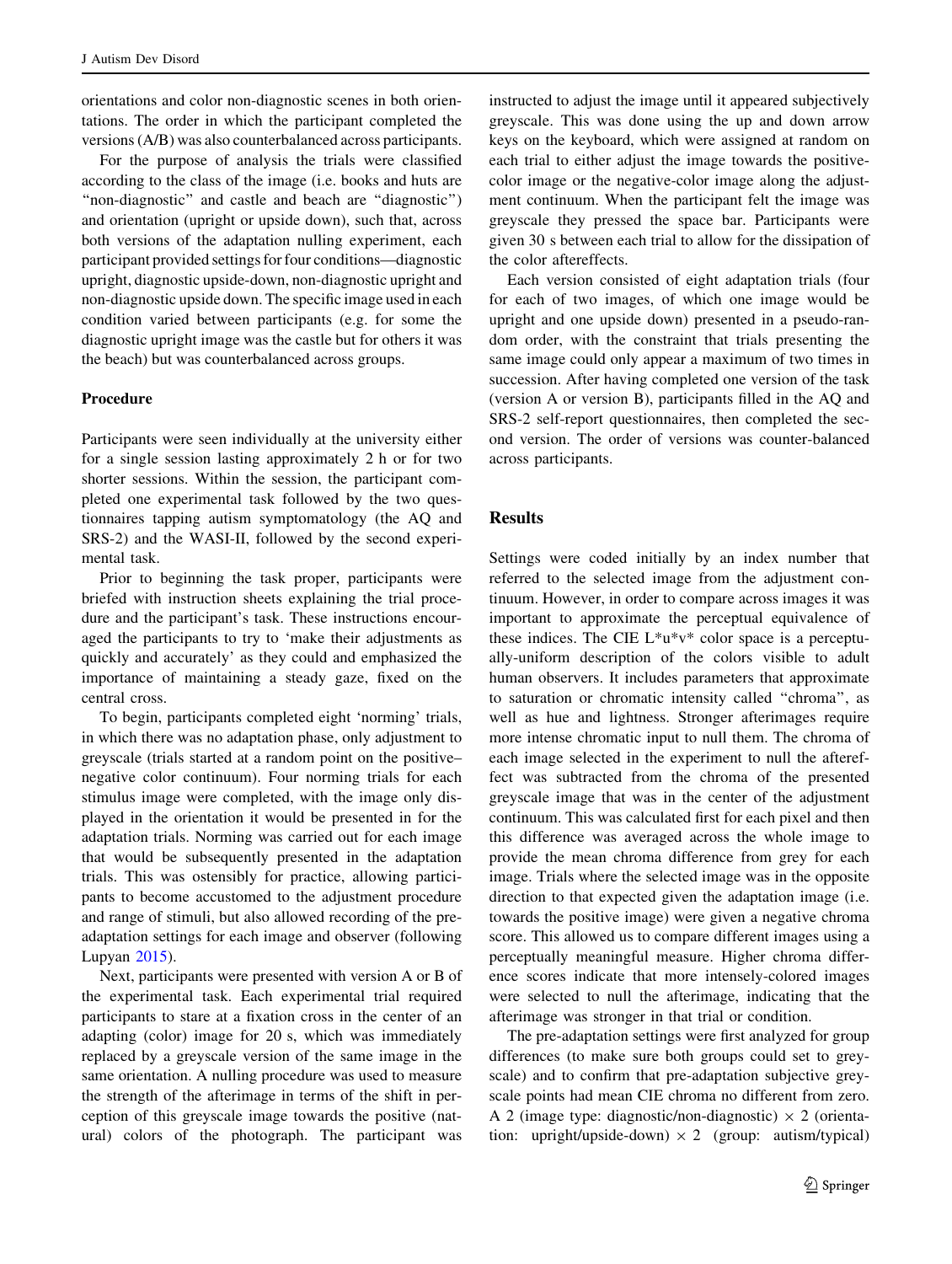<span id="page-8-0"></span>mixed ANOVA was run on the pre-adaptation chroma settings. There was a marginal, but non-significant main effect of image type  $(F(1,20) = 4.13, p = 0.056,$  $r = 0.41$ , and a marginal, but non-significant interaction of orientation with image type  $(F(1,20) = 4.35, p = 0.050,$  $r = 0.42$ ). One-sample t tests indicated that the mean chroma of images selected as appearing subjectively greyscale in the pre-adaptation settings did not deviate significantly from zero in any of the four conditions (natural up, man-made up, natural down, man-made down) (largest  $t = 1.75$ , smallest  $p = 0.095$ ). There were no other significant main effects or interactions. There was no effect of autism on the achromatic settings  $(F(1,20) = 1.40,$  $p = 0.250$ ,  $r = 0.26$ ). Therefore both groups were equally able to set the images to greyscale, and there was no difference in the settings across image type and orientation.

Following Lupyan's finding, we predicted that afterimages would be stronger (i.e. require more nulling) for diagnostic than non-diagnostic scenes, but only in the upright condition. We also predicted that that the effect of color diagnosticity on afterimage strength would be absent or attenuated in autistic adults compared to typical adults. Finally, if adaptation is generally reduced in autism, afterimages should be generally weaker across all conditions.

A preliminary analysis confirmed that the settings for each diagnosticity and orientation were consistent across the different images (largest  $t = 0.97$ , smallest  $p = 0.343$ ), allowing us to collapse across diagnostic (castle and beach) and non-diagnostic (books and huts). Mean chroma differences were submitted to a 2 (image type: diagnostic/nondiagnostic)  $\times$  2 (orientation: upright/upside-down)  $\times$  2 (group: autism/typical) mixed ANOVA. The only significant effect was a main effect of image type  $(F(1,20) = 29.25,$  $p \lt 0.001$ ,  $r = 0.77$ ). A follow-up t test on diagnostic and non-diagnostic images (collapsed across orientation and group) found that nulling settings were significantly more chromatic for diagnostic ( $M = 12.18$ , SEM = 1.67) than non-diagnostic images ( $M = 7.09$ , SEM = 1.26;  $t(21)$  = 5.53,  $p < 0.001$ ,  $r = 0.77$ ). Unexpectedly, there was neither a main effect of orientation  $(F(1,20) = 1.95, p = 0.178,$  $r = 0.30$ ) nor a main effect of group  $(F(1,20) = 0.08$ ,  $p = 0.781$ ,  $r = 0.06$ ). There were also no significant interactions of orientation with image type  $(F(1,20) = 1.53)$ ,  $p = 0.231$ ,  $r = 0.27$ , orientation with group  $(F(1,20)) =$ 0.50,  $p = 0.489$ ,  $r = 0.16$ ), image type with group  $(F(1,20) = 0.06, p = 0.811, r = 0.05)$ , and no three-way interaction ( $F(1,20) = 0.02$ ,  $p = 0.905$ ,  $r = 0.03$ ) (Fig. 3).<sup>3</sup>

Bayesian statistics allow inferences to be made about the null, in addition to the alternative, hypothesis. A Bayesian



Fig. 3 Mean whole-image chroma settings for nulling afterimages following adaptation (in CIE chroma units). The diagnostic images were of a castle and beach, while the non-diagnostic were of books and painted huts. Error bars show  $\pm 1$  SEM

approach was used to assess the strength of the evidence [i.e. the probability of the null hypothesis being true, given the data,  $p(H_0|D)$ ; or the probability of the alternative hypothesis being true, given the data,  $p(H_0|D)$  for the crucial three main effects (orientation, image type and group) and the image type  $\times$  orientation interaction. This was based on calculating the Bayesian information criterion (BIC) following the methods and materials provided by Masson ([2011\)](#page-13-0). The effect of image type returned a very high BIC value ( $\triangle BIC = -16.74$ ) indicating very strong support for the alternative hypothesis ( $p(H_1|D)$ ) 0.999). Support for the null over the alternative hypothesis was observed for the main effect of orientation  $(\Delta BIC = 1.05, p(H<sub>0</sub>|D) = 0.628)$  and for the interaction between orientation and image type  $(\Delta BIC = 2.09,$  $p(H_0|D) = 0.676$ . Probabilities below 0.75 indicate 'weak' support for the null hypothesis in these cases (Raftery [1999\)](#page-13-0), whereas the main effect of group offers stronger support, with a Bayes factor above 3 (Dienes [2011](#page-12-0)) and 'positive' support for the null (Raftery [1999\)](#page-13-0)  $(\Delta BIC = 3.00, p(H_0|D) = 0.818).$ 

One important factor which affects the magnitude of aftereffects is time since the offset of the adapting stimulus. Afterimages fade with time, so the magnitude recorded in this study is directly related to the time spent adjusting each image. Accordingly, participant mean reaction times (RTs) showed a strong negative correlation with mean afterimage magnitude  $(r(20) = -0.53, p = 0.01)$ , indicating that those who took longer to make their adjustments tended to report weaker afterimages. Participants' RTs were submitted to a 2 (image type: diagnostic/nondiagnostic)  $\times$  2 (orientation: upright/upside-down)  $\times$  2 (group: autism/typical) mixed ANOVA (as was carried out for the aftereffect magnitude data). This analysis revealed no significant main effects or interactions (largest  $F = 2.88$ , smallest  $p = 0.105$ —image type), indicating

<sup>&</sup>lt;sup>3</sup> We also performed an additional analysis with task order entered as a factor. We found no main effect of task order or interaction with other factors (all  $ps > 0.320$ ).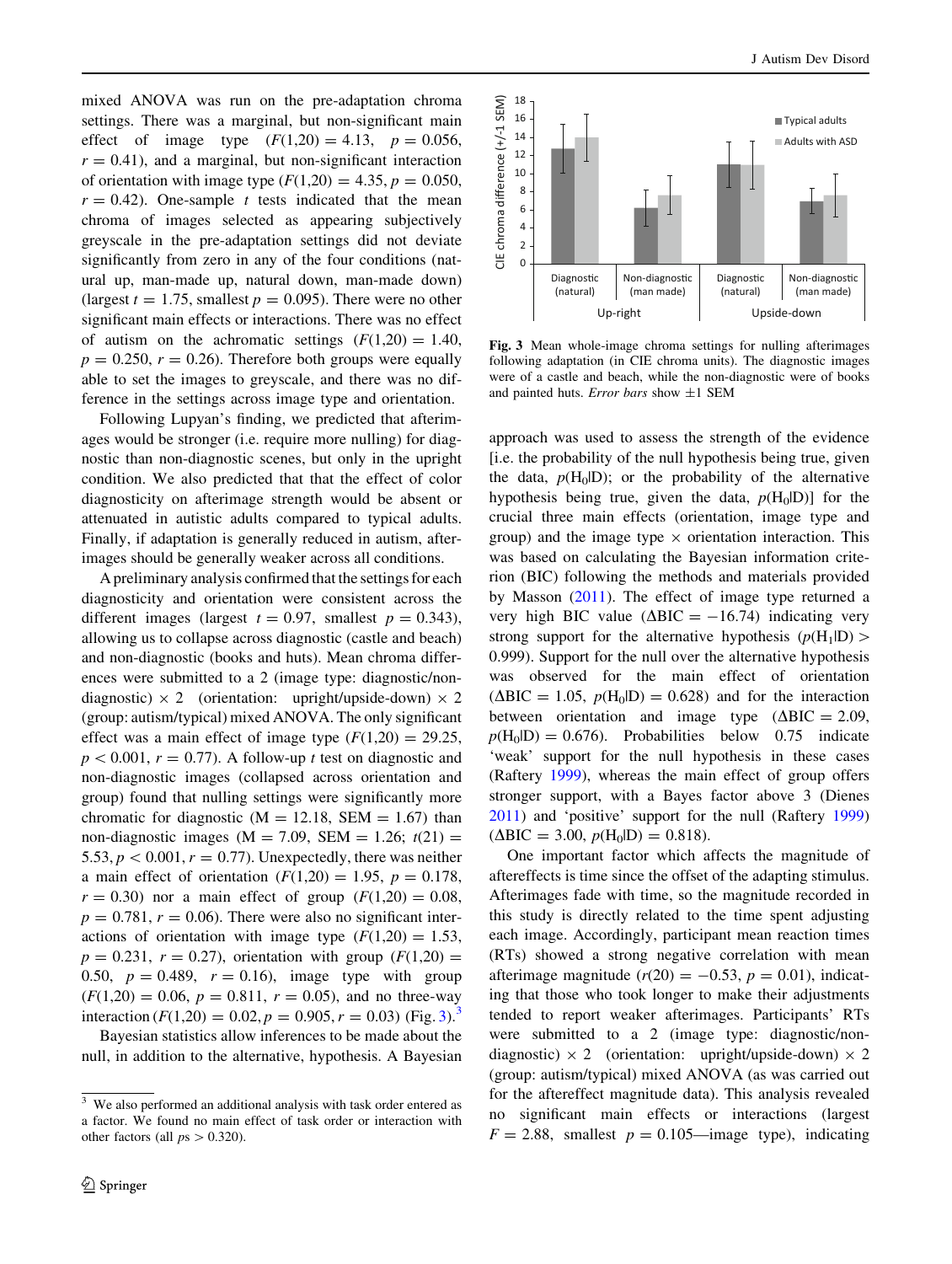that RTs were consistent across conditions and groups (overall mean  $RT = 6.34$  s).

#### **Discussion**

#### Intact Adaptation to Color in Autistic Adults

The primary aim of the present study was to investigate whether color adaptation is reduced in autistic adults. Evidence for attenuated adaptation to faces (Ewing et al. [2013a](#page-12-0), [b](#page-12-0); Fiorentini et al. [2012](#page-12-0); Pellicano et al. [2013](#page-13-0); Rhodes et al. [2014](#page-13-0)) and number (Turi et al. [2015\)](#page-13-0) in autistic children may reflect a generalized reduction in adaptation in autism, as the hypo-priors account of autism (Pellicano [2013](#page-13-0); Pellicano and Burr [2012](#page-13-0)) would predict. Contrary to predictions, there were no significant group differences observed in the strength of color afterimages following adaptation to whole-scene images in our sample of autistic adults, relative to a group of typical adults.

There are a number of implications of this finding, relating to the understanding of perceptual atypicalities in autism, and the interpretation of this study's results. First, the results of the Bayesian analysis shows that the present study provides positive support for the null hypothesis (Dienes [2011;](#page-12-0) Raftery [1999\)](#page-13-0) in relation to the effect of autism on basic adaptation magnitude. Similarly, the effect size associated with the group factor is very small, indicating a high degree of overlap in the distributions of adaptation strength across the autistic and typical groups. Therefore, we are confident that these findings are reliable.

Second, the basic phenomenon of color afterimages is attributable to adaptation very early on in the visual stream, at the level of photoreceptors and ganglion cells in the retina (Zaidi et al. [2012](#page-13-0)), whereas the effects of luminance contours which help to make the Spanish Castle effect so vivid reflect the contribution of areas of visual cortex modifying the afterimage signal received from the retina to create the perception of filling-in (Anstis et al. [2012](#page-12-0); van Lier et al. [2009;](#page-13-0) Vergeer et al. [2015\)](#page-13-0). In contrast, previous demonstrations of attenuated adaptation in autism have been for faces and number, which are processed at a higher level, in regions of the temporal (i.e., fusiform face area— Kanwisher et al. [1997\)](#page-12-0) and parietal cortex (see Piazza and Izard [2009](#page-13-0), for a review), respectively. In the current study, no general reduction in afterimage strength was observed in the autistic relative to the typical group. This may suggest that only higher-level adaptation is attenuated in autism, where priors and top-down influence may have more impact on perception, whilst low-level visual adaptation mechanisms in autistic adults are intact.

Third, the present study has tested autistic adults, while the majority of previous work demonstrating

attenuated adaptation has been in children. For example, whilst children on the autism spectrum may have atypical adaptation aftereffects for facial identity and expression (Ewing et al. [2013b;](#page-12-0) Rhodes et al. [2014\)](#page-13-0), afterimages in autistic adults are no different in strength to those of typical adults (Cook et al. [2014](#page-12-0); Walsh et al. [2015](#page-13-0)). These latter results are, however, at odds with the finding that the parents of autistic children also exhibit reduced face aftereffects (Fiorentini et al. [2012](#page-12-0)), suggesting that attenuated adaptation of certain stimuli may also be reduced in genetically-related family members, and is manifest even in typical adults. It is important to note that while Fiorentini et al. found that the effect generalizes to adults who are relatives of autistic children, the effect is small. The evidence for reduced adaptation to numerosity (Turi et al. [2015](#page-13-0)) is also restricted to autistic children, with no similar study published on autistic adults.

There are relatively few studies which have examined adaptation in autistic adults. It remains possible that color adaptation is atypical in autistic children, even if not attenuated in adulthood. Children have a more limited experience of the world than adults and may not yet have developed compensatory strategies for any perceptual atypicality they experience. Indeed, some studies of typically developing children have found differences between children and adults in afterimages of facial identity and attractiveness, under some conditions (e.g., Hills et al. [2010](#page-12-0); Jeffery et al. [2010](#page-12-0), [2011](#page-12-0)). These studies suggest that children have more flexible norm-based coding of faces, due to their more limited experience of the world (see Jeffery and Rhodes [2011](#page-12-0) for a review). Other studies have found afterimage magnitude is comparable between adults and children for face aftereffects (Anzures et al. [2009](#page-12-0); Nishimura et al. [2008,](#page-13-0) [2011;](#page-13-0) Pimperton et al. [2009](#page-13-0)). The effect of age on color afterimages has not been widely researched. There is a suggestion that afterimages persist for longer in older people in the typical population (Kline and Nestor [1977](#page-12-0)) but whether the intensity of color afterimages changes with age is unknown. Further studies investigating adaptation in both the typical and autistic populations at different stages in development for a range of perceptual domains are needed to fully examine the question of whether age affects the intensity of adaptation afterimages.

Since we found no difference in adaptation, we fail to support the suggestion of suppressed retinal activity in the retina of autistic individuals, at least in adults (Ritvo et al. [1988](#page-13-0)). Likewise, there is no evidence that the purported differences in chromatic discrimination in autistic individuals (Cranwell et al. [2015](#page-12-0); Franklin et al. [2008](#page-12-0); Fujita et al. [2011;](#page-12-0) Heaton et al. [2008](#page-12-0)) has any effects on the responses made on this task. While it is the case that poorer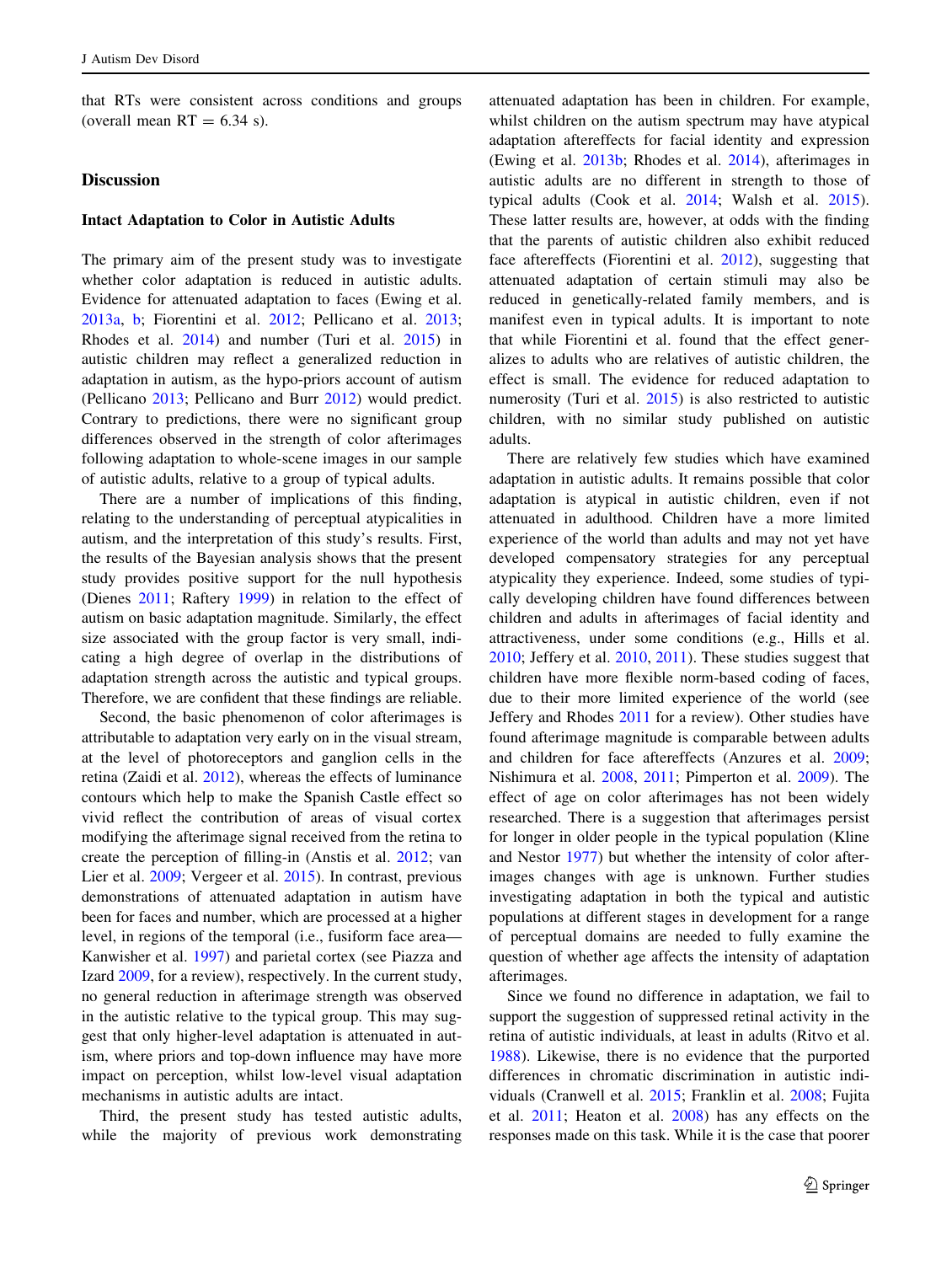discrimination may lead to more variability in achromatic settings, it is unlikely that this would represent a systematic shift of responses. Furthermore, differences in chromatic discrimination do not necessarily imply differences in adaptation. Finally, in adults, differences in chromatic discrimination may be associated with non-verbal ability [at least when measured using the Farnsworth-Munsell 100-Hue Test (FM100) (Cranwell et al. [2015\)](#page-12-0)], whereas our groups are matched for Perceptual Reasoning Index (PRI), the non-verbal sub-scale of the WASI-II (see Table [1](#page-4-0)). The present study, it should be noted, cannot contribute to the question of chromatic discrimination in autism since the measure used is likely to be relatively insensitive and there are competing task demands related to nulling the adaptation afterimage.

The data from the present study show typical color adaptation in a group of autistic adults, contrasting to evidence for attenuated adaptation in other domains associated with autism in children. This may be due to the lower-level sensory nature of color adaptation compared to those domains in which adaptation has been shown to be attenuated in autism, or due to developmental changes in adaptation between childhood and adulthood. Further research should seek to clarify the role of top-down knowledge on color adaptation in both children and adults with and without autism. Another potentially fruitful approach may be to measure multiple forms of adaptation (e.g. color, motion, faces etc.), with the same task and procedure for each stimulus domain, within individuals in order to compare adaptation across domains and levels of representation.

#### Top-Down Effects on Afterimages

Our secondary hypothesis related to a possible effect of scene content on color adaptation. Lupyan ([2015\)](#page-13-0) proposed that there are top-down effects of knowledge of a scene on the strength of adaptation and that natural scenes therefore have stronger afterimages than man-made scenes, which are not color diagnostic. While we observed that natural scenes elicited stronger afterimages than man-made scenes, and this effect was similarly strong across groups, we nevertheless failed to replicate Lupyan's finding of an interaction of this effect with the orientation of the image. This interaction between orientation and image content is crucial to claims of top-down knowledge affecting afterimage magnitude, since effects of image content alone may be attributed to low-level properties of the different adapting images (greater luminance or chromatic intensity). Afterimages in our study were of equivalent strength regardless of whether the adapting image was upright or upside down. This lack of an interaction suggests that the difference in adaptation for type of scene may well be due

to low-level differences in the images (e.g., chroma) rather than top-down effects of color diagnostic scene content. The lack of a verified top-down effect on color adaptation in our study means that, unfortunately, we are unable to determine whether effects of knowledge on adaptation are reduced in autistic adults, since we do not find such effects in the group of typical adults.

The failure to replicate Lupyan's ([2015\)](#page-13-0) top-down effect may be due to a number of factors. The method and the stimuli were very similar to Lupyan's and the samples were of a similar age (early adulthood). Nevertheless there were some methodological differences between studies, which may help explain the discrepancy between the findings. First, the after-effect was measured in different units across studies. Specifically, we quantified the after-effect using the perceptually meaningful measure of chroma rather than units in computational HSL space. However, when we analyzed our results in terms of HSL steps, we still found no effect of orientation and no orientation-diagnosticity interaction.

Second, Lupyan's diagnosticity-orientation interaction was derived from comparing participants from different experiments, and therefore, different participants, while in our study all participants completed all conditions. Seeing both upright and inverted images within one experiment, even if the images are different, could weaken the extent to which the observer views the upright images as a meaningful scene, and/or facilitate the interpretation of upside-down images leading to some top-down effects. Either of these possibilities would lead to a reduction in the strength of the interaction between image content and orientation. If this is true, top-down effects of knowledge may have been weaker in our study than Lupyan's because of our within-subjects rather than between-groups manipulation of orientation. Notwithstanding, we feel that the within-subjects design of our study is preferable, since it avoids the possibility of cohort effects, where one group happens to have stronger afterimages than the other, and has greater power by virtue of being based on withinparticipant factors.

Third, the average time taken for participants to make the nulling adjustment is another potential factor. In the present study, we found no relationship between mean response times and the mean measured afterimage magnitudes (i.e. mean response times to all conditions are similar, see results). Lupyan ([2015\)](#page-13-0) reported an average adjustment time of just under 10 s, while our participants appear to have made their adjustments more rapidly, the average adjustment taking around 6 s. With time, the strength of the afterimage fades (e.g., Kline and Nestor [1977](#page-12-0)), it is therefore likely that Lupyan's ([2015\)](#page-13-0) participants were making their achromatic settings for relatively weaker afterimages, compared to the participants in the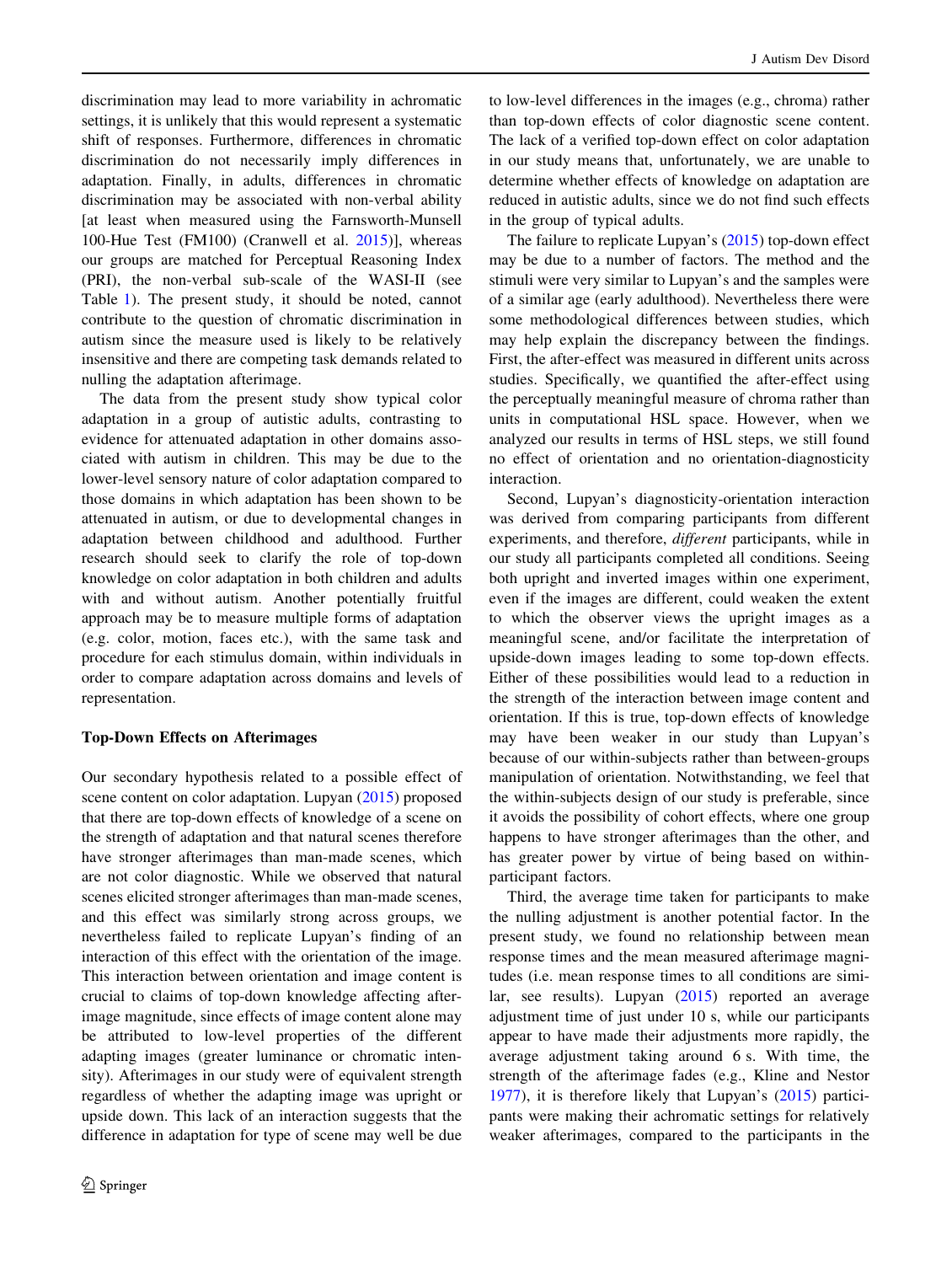present study. It is possible that these effects are somewhat sensitive to the time-course of adaptation—perhaps being more likely to be evident when the observer is adjusting to null a less intense afterimage (later) than when the afterimage is stronger (earlier). A weaker afterimage may cause the observer to be less certain of the bottom-up sensory input, and thus more likely to rely on top-down information in making their judgment.

Further research into these factors (within-participant orientation manipulations and response time) may help to clarify whether these aspects of the task design are crucial to identifying top-down effects. However, if it is to generate further interesting and testable research questions about top-down effects on visual perception, the effect should be generalizable beyond the specific parameters of the original study, to other stimuli, paradigms and designs. Our study adds a somewhat cautious view of the generalizability of Lupyan's effect.

Finally, it is important to note that the Bayesian analysis confirms that the data provide only 'weak' (Dienes [2011](#page-12-0); Raftery [1999](#page-13-0)) support for the null hypothesis relating to main effects of orientation and image type and the interaction between these factors. Considering Fig. [3](#page-8-0), the aggregate data do appear to tend towards the expected direction of the effect—afterimage intensity is reduced by turning the image upside down to a greater extent for the diagnostic scenes than for the non-diagnostic. However, this trend does not appear at the individual level, with only a few participants' individual data revealing this expected pattern. It appears from our study that the effect of topdown knowledge of afterimage strength, if present, is relatively subtle (see also Hansen et al. [2006](#page-12-0); Olkkonen et al. [2008\)](#page-13-0). The present task may not be the most sensitive test of these effects, and an alternative task which evokes stronger and more reliable effects should be sought to better test predictions relating to top-down influences on perception.

Other studies have shown the effect of prior knowledge or expectation on visual perception. An auditory label which is congruent with an image otherwise suppressed from visual awareness by inter-ocular rivalry can improve detection speed and sensitivity, and is specific to the object (e.g. hearing ''pumpkin'' speeds detection of pumpkins but not chairs) (Lupyan and Ward [2013](#page-13-0)). Similarly, when asked to adjust a familiar and prototypically-colored object to grayscale, observers appear to overcompensate for the influence of memory colors. For example, observers' grayscale settings for a banana tend to be slightly biased in the blue direction, apparently to counteract the influence of the yellow memory color (Hansen et al. [2006;](#page-12-0) Olkkonen et al. [2008](#page-13-0)), although some of these top-down effects are notably small. As such, the brain appears to use prior experience of familiar objects with distinct colors to

predictively code their appearance (Bannert and Bartels [2013](#page-12-0)). If such effects reflect top-down modulation of the cortical representation of those objects through the application of priors to current percepts, then we should find individual differences in the strength of these effects depending on autism symptomatology, age and experience with the objects in question. In order to fully explore this possibility, however, one must first find a perceptual task for which a reliable effect of top-down knowledge can be demonstrated in a typical group.

#### **Conclusion**

The main contribution of this paper is to show that there were no differences between autistic adults and typical adults in the overall strength of adaptation afterimage in this task. This study therefore provides evidence for typical color adaptation in autism. Unfortunately, we were unable to address fully the secondary hypothesis regarding the role of top-down knowledge on perception in autism, due to the failure to replicate the top-down effects on afterimage strength in this task reported by Lupyan [\(2015](#page-13-0)).

The present study is the first to demonstrate typical color adaptation in a sample of autistic adults, and is contrary to the evidence for attenuated adaptation in other domains of visual perception (Ewing et al. [2013a](#page-12-0), [b](#page-12-0); Fiorentini et al. [2012](#page-12-0); Pellicano et al. [2013;](#page-13-0) Rhodes et al. [2014;](#page-13-0) Turi et al. [2015](#page-13-0)). We suggest that this may be due to the early level at which color adaptation occurs and/or developmental changes in adaptation.

Acknowledgments We are very grateful to all of the participants for their time, and to the two organisations through which we recruited the autistic participants—Assert Brighton & Hove and the ASpire service run by Brighton & Hove Impetus. The research was supported by an Economic and Social Research Council grant to J.M. (ES/ J500173/1), a Medical Research Council grant awarded to E.P. (MR/ J013145/1), and a European Research Council grant to A.F. (CATEGORIES: 283605). Research at Centre for Research in Autism and Education (E.P.) is also supported by The Clothworkers' Foundation and Pears Foundation. This study was featured in a poster presented at the European Conference on Visual Perception 2015, in Liverpool, UK.

Author Contributions J.M. designed the study, programmed experiments, coordinated data collection, performed data analysis and wrote the manuscript, K.S. recruited participants and ran all testing sessions, E.P. designed the study, provided materials, contributed to interpretation of the data, and provided comments on the manuscript, A.F. designed the study, contributed to interpretation of the data, and provided comments on the manuscript. All authors read and approved the final manuscript.

#### Compliance with Ethical Standards

Ethical Standard All procedures performed in studies involving human participants were in accordance with the ethical standards of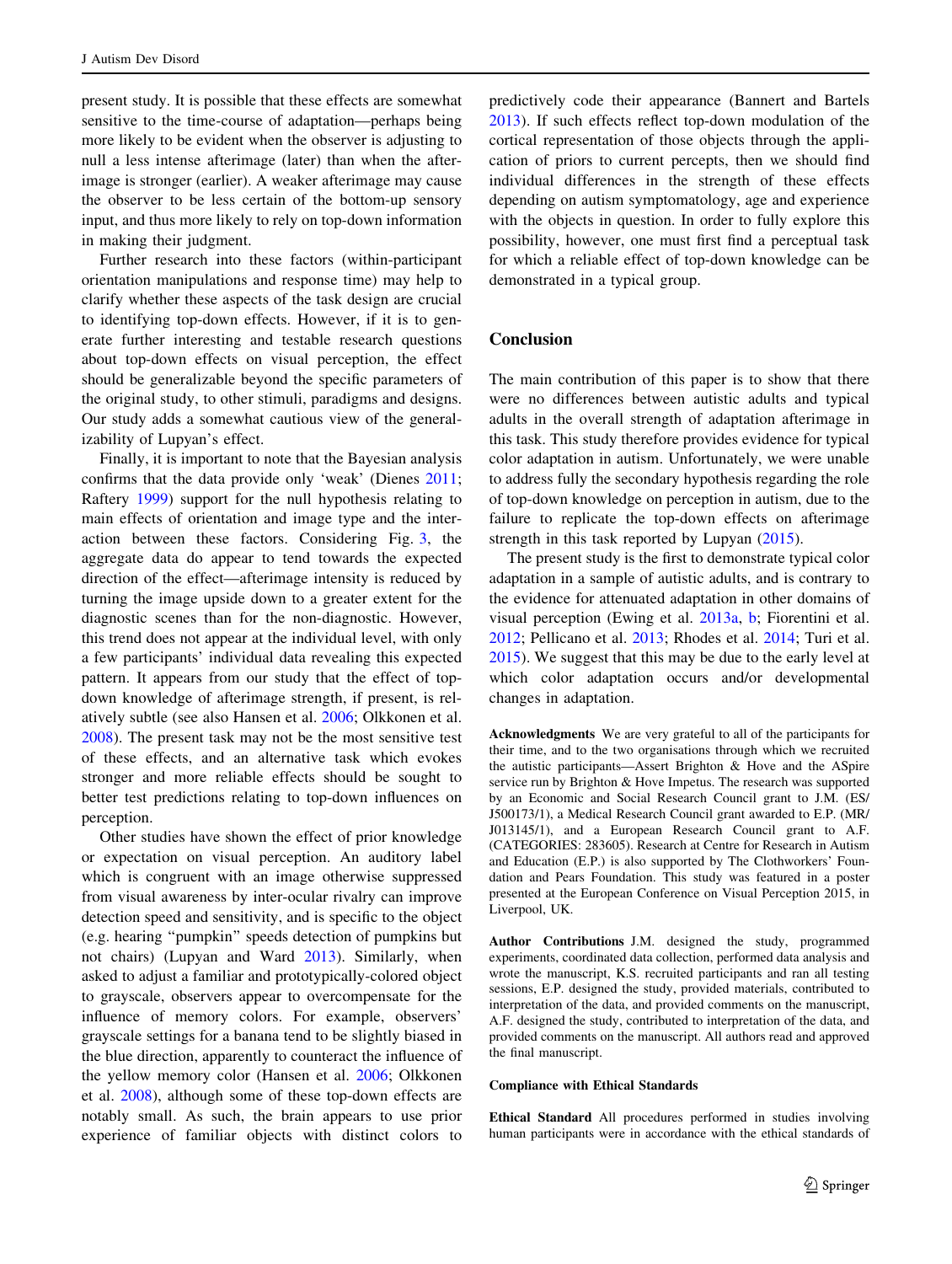<span id="page-12-0"></span>the institutional and/or national research committee and with the 1964 Helsinki declaration and its later amendments or comparable ethical standards.

Open Access This article is distributed under the terms of the Creative Commons Attribution 4.0 International License ([http://creative](http://creativecommons.org/licenses/by/4.0/) [commons.org/licenses/by/4.0/\)](http://creativecommons.org/licenses/by/4.0/), which permits unrestricted use, distribution, and reproduction in any medium, provided you give appropriate credit to the original author(s) and the source, provide a link to the Creative Commons license, and indicate if changes were made.

#### References

- American Psychiatric Association. (2013). Diagnostic and statistical manual of mental disorders (5th ed.). Washington, DC: Author.
- Anstis, S., Vergeer, M., & van Lier, R. (2012). Looking at two paintings at once: Luminance edges can gate colors. I-Percep-tion, 3(8), 515-518. doi[:10.1068/i0537sas.](http://dx.doi.org/10.1068/i0537sas)
- Anzures, G., Mondloch, C. J., & Lackner, C. (2009). Face adaptation and attractiveness aftereffects in 8-year-olds and adults. Child Development, 80(1), 178–191. doi:[10.1111/j.1467-8624.2008.](http://dx.doi.org/10.1111/j.1467-8624.2008.01253.x) [01253.x.](http://dx.doi.org/10.1111/j.1467-8624.2008.01253.x)
- Bannert, M. M., & Bartels, A. (2013). Decoding the yellow of a gray banana. Current Biology, 23(22), 2268–2272. doi[:10.1016/j.cub.](http://dx.doi.org/10.1016/j.cub.2013.09.016) [2013.09.016](http://dx.doi.org/10.1016/j.cub.2013.09.016).
- Baron-Cohen, S., Wheelwright, S., Skinner, R., Martin, J., & Clubley, E. (2001). The autism-spectrum quotient (AQ): Evidence from Asperger syndrome/high-functioning autism, males and females, scientists and mathematicians. Journal of Autism and Developmental Disorders, 31(1), 5-17.
- Clifford, C. W. G. (2012). Visual perception: Knowing what to expect. Current Biology, 22(7), R223–R225. doi[:10.1016/j.cub.](http://dx.doi.org/10.1016/j.cub.2012.02.019) [2012.02.019](http://dx.doi.org/10.1016/j.cub.2012.02.019).
- Constantino, J. N., & Gruber, C. P. (2012). Social Responsiveness  $Scale^{TM}$  (2nd ed.). Torrance, CA: Western Psychological Services.
- Cook, R., Brewer, R., Shah, P., & Bird, G. (2014). Intact facial adaptation in autistic adults. Autism Research, 7(4), 481–490. doi[:10.1002/aur.1381](http://dx.doi.org/10.1002/aur.1381).
- Cranwell, M. B., Pearce, B., Loveridge, C., & Hurlbert, A. C. (2015). Performance on the Farnsworth-Munsell 100-hue test is significantly related to nonverbal IQ. Investigative Ophthalmology & Visual Science, 56(5), 3171–3178. doi[:10.1167/iovs.14-16094.](http://dx.doi.org/10.1167/iovs.14-16094)
- Daw, N. W. (1962). Why after-images are not seen in normal circumstances. Nature, 196, 1143–1145.
- Dienes, Z. (2011). Bayesian versus orthodox statistics: Which side are you on? Perspectives on Psychological Science, 6(3), 274–290. doi[:10.1177/1745691611406920.](http://dx.doi.org/10.1177/1745691611406920)
- Ewing, L., Leach, K., Pellicano, E., Jeffery, L., & Rhodes, G. (2013a). Reduced face aftereffects in autism are not due to poor attention. PLoS One, 8(11), e81353. doi:[10.1371/journal.pone.0081353](http://dx.doi.org/10.1371/journal.pone.0081353).
- Ewing, L., Pellicano, E., & Rhodes, G. (2013b). Atypical updating of face representations with experience in children with autism. Developmental Science, 16(1), 116–123. doi:[10.1111/desc.12007](http://dx.doi.org/10.1111/desc.12007).
- Fiorentini, C., Gray, L., Rhodes, G., Jeffery, L., & Pellicano, E. (2012). Reduced face identity aftereffects in relatives of children with autism. Neuropsychologia, 50(12), 2926–2932. doi:[10.](http://dx.doi.org/10.1016/j.neuropsychologia.2012.08.019) [1016/j.neuropsychologia.2012.08.019.](http://dx.doi.org/10.1016/j.neuropsychologia.2012.08.019)
- Franklin, A., Sowden, P., Burley, R., Notman, L., & Alder, E. (2008). Color perception in children with autism. Journal of Autism and Developmental Disorders, 38(10), 1837–1847. doi[:10.1007/](http://dx.doi.org/10.1007/s10803-008-0574-6) [s10803-008-0574-6.](http://dx.doi.org/10.1007/s10803-008-0574-6)
- Friston, K. J., Lawson, R., & Frith, C. D. (2013). On hyperpriors and hypopriors: Comment on Pellicano and Burr. Trends in Cognitive Sciences, 17(1), 1. doi[:10.1016/j.tics.2012.11.003.](http://dx.doi.org/10.1016/j.tics.2012.11.003)
- Fujita, T., Yamasaki, T., Kamio, Y., Hirose, S., & Tobimatsu, S. (2011). Parvocellular pathway impairment in autism spectrum disorder: Evidence from visual evoked potentials. Research in Autism Spectrum Disorders, 5(1), 277–285. doi:[10.1016/j.rasd.](http://dx.doi.org/10.1016/j.rasd.2010.04.009) [2010.04.009](http://dx.doi.org/10.1016/j.rasd.2010.04.009).
- Hansen, T., Olkkonen, M., Walter, S., & Gegenfurtner, K. R. (2006). Memory modulates color appearance. Nature Neuroscience, 9(11), 1367–1368. doi:[10.1038/nn1794](http://dx.doi.org/10.1038/nn1794).
- Heaton, P., Ludlow, A., & Roberson, D. (2008). When less is more: Poor discrimination but good colour memory in autism. Research in Autism Spectrum Disorders, 2(1), 147–156. doi[:10.1016/j.rasd.2007.04.004](http://dx.doi.org/10.1016/j.rasd.2007.04.004).
- Hellendoorn, A., Wijnroks, L., & Leseman, P. P. M. (2015). Unraveling the nature of autism: Finding order amid change. Frontiers in Psychology, doi:[10.3389/Fpsyg.2015.00359.](http://dx.doi.org/10.3389/Fpsyg.2015.00359)
- Hills, P. J., Holland, A. M., & Lewis, M. B. (2010). Aftereffects for face attributes with different natural variability: Children are more adaptable than adolescents. Cognitive Development, 25(3), 278–289. doi:[10.1016/j.cogdev.2010.01.002](http://dx.doi.org/10.1016/j.cogdev.2010.01.002).
- Ishihara, S. (1973). Ishihara's test chart for colour deficiency. Tokyo: Kanehara Trading INC.
- Jeffery, L., McKone, E., Haynes, R., Firth, E., Pellicano, E., & Rhodes, G. (2010). Four-to-six-year-old children use norm-based coding in face-space. Journal of Vision, 10(5), 18. doi[:10.1167/](http://dx.doi.org/10.1167/10.5.18) [10.5.18.](http://dx.doi.org/10.1167/10.5.18)
- Jeffery, L., & Rhodes, G. (2011). Insights into the development of face recognition mechanisms revealed by face aftereffects. British Journal of Psychology, 102, 799–815. doi:[10.1111/j.](http://dx.doi.org/10.1111/j.2044-8295.2011.02066.x) [2044-8295.2011.02066.x.](http://dx.doi.org/10.1111/j.2044-8295.2011.02066.x)
- Jeffery, L., Rhodes, G., McKone, E., Pellicano, E., Crookes, K., & Taylor, E. (2011). Distinguishing norm-based from exemplarbased coding of identity in children: Evidence from face identity aftereffects. Journal of Experimental Psychology-Human Perception and Performance, 37(6), 1824–1840. doi[:10.1037/](http://dx.doi.org/10.1037/a0025643) [a0025643.](http://dx.doi.org/10.1037/a0025643)
- Kanwisher, N., McDermott, J., & Chun, M. M. (1997). The fusiform face area: A module in human extrastriate cortex specialized for face perception. Journal of Neuroscience, 17(11), 4302–4311.
- Karaminis, T., Turi, M., Neil, L., Badcock, N. A., Burr, D., & Pellicano, E. (2015). Atypicalities in perceptual adaptation in autism do not extend to perceptual causality. PLoS One, 10(3), e0120439. doi:[10.1371/journal.pone.0120439](http://dx.doi.org/10.1371/journal.pone.0120439).
- Kersten, D., Mamassian, P., & Yuille, A. (2004). Object perception as Bayesian inference. Annual Review of Psychology, 55, 271–304. doi[:10.1146/annurev.psych.55.090902.142005](http://dx.doi.org/10.1146/annurev.psych.55.090902.142005).
- Kline, D. W., & Nestor, S. (1977). Persistence of complementary afterimages as a function of adult age and exposure duration. Experimental Aging Research, 3(3), 191–201. doi:[10.1080/03](http://dx.doi.org/10.1080/03610737708257102) [610737708257102.](http://dx.doi.org/10.1080/03610737708257102)
- Knill, D. C., & Pouget, A. (2004). The Bayesian brain: The role of uncertainty in neural coding and computation. Trends in Neurosciences, 27(12), 712–719. doi[:10.1016/j.tins.2004.10.007](http://dx.doi.org/10.1016/j.tins.2004.10.007).
- Koh, H. C., Milne, E., & Dobkins, K. (2010). Contrast sensitivity for motion detection and direction discrimination in adolescents with autism spectrum disorders and their siblings. Neuropsychologia, 48(14), 4046–4056. doi[:10.1016/j.neuropsychologia.](http://dx.doi.org/10.1016/j.neuropsychologia.2010.10.008) [2010.10.008](http://dx.doi.org/10.1016/j.neuropsychologia.2010.10.008).
- Kohn, A. (2007). Visual adaptation: Physiology, mechanisms, and functional benefits. Journal of Neurophysiology, 97(5), 3155–3164. doi[:10.1152/jn.00086.2007](http://dx.doi.org/10.1152/jn.00086.2007).
- Kover, S. T., & Atwood, A. K. (2013). Establishing equivalence: Methodological progress in group-matching design and analysis. American Journal on Intellectual and Developmental Disabilities, 118(1), 3–15. doi:[10.1352/1944-7558-118.1.3](http://dx.doi.org/10.1352/1944-7558-118.1.3).
- Lanthony, P. (1998). Album tritan (2nd ed.). Paris: Laboratoire de la Vision des Couleurs.